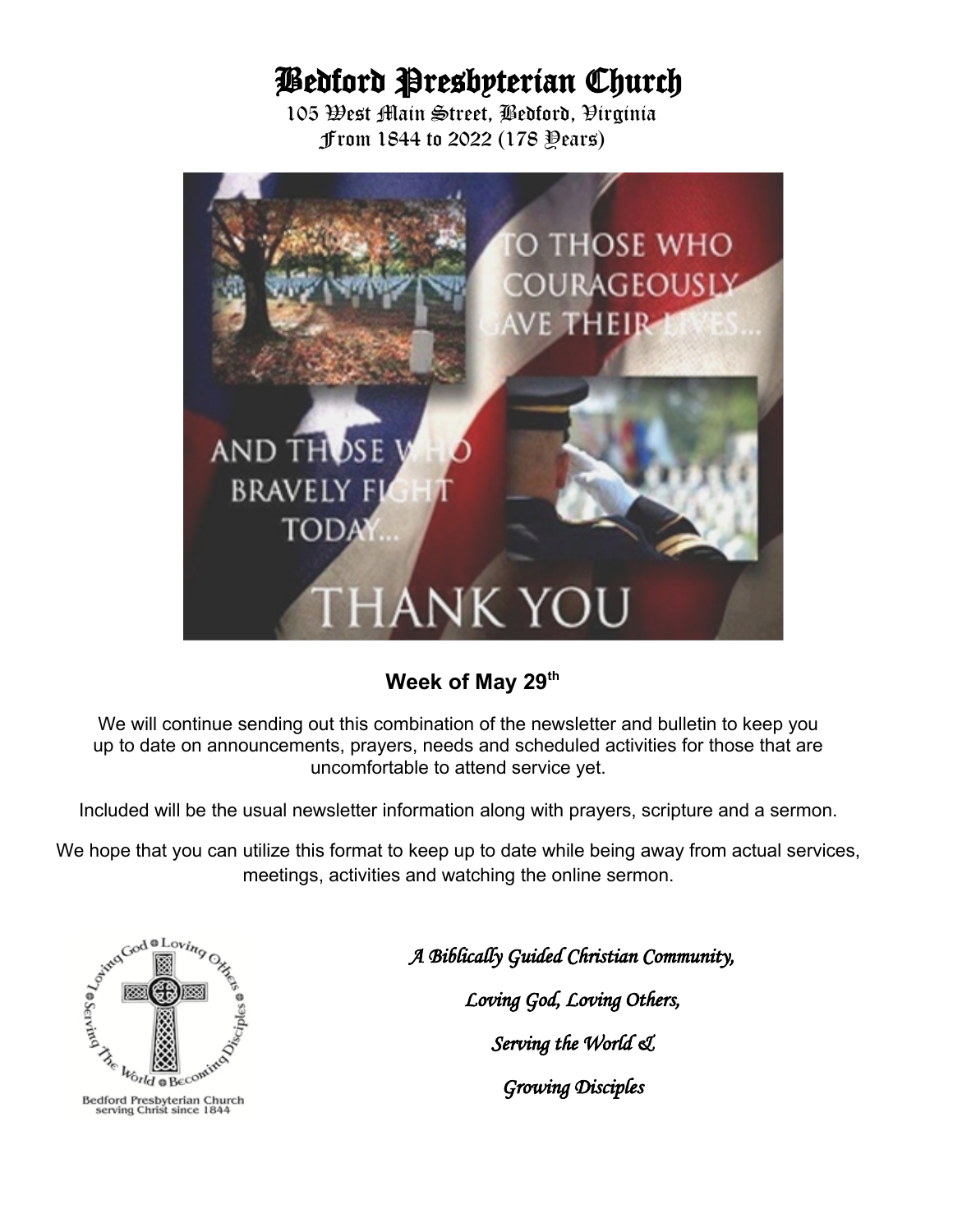#### **THE APPROACH TO GOD**

One: The peace of Christ be with you

### **All: And Also with you**

 *Prelude "Honor the Brave"* Video

### *Welcome and Announcements*

- Prayer time meets in the Anna Latimer room following service.
- Please join us today after service for Refreshments on the Lawn, where we will enjoy great fellowship with cookies and lemonade!
- For other announcements, be sure to read the emailed version of the weekly bulletin.

### *\*Call to Worship*

One: Shout for joy to the Lord, all the earth.

- **All: Worship the Lord with gladness; come before Him with joyful songs.**
- One: Know that the Lord is God.
- **All: It is He who made us, and we are His; we are His people, the sheep of His pasture.**
- One: Enter His gates with thanksgiving and His courts with praise; give thanks to Him and praise His name.
- **All: For the Lord is good and his love endures forever; His faithfulness continues through all generations.**

| *Hymn of Praise | "God of the Ages, Whose Almighty Hand" | Hymn 728 |
|-----------------|----------------------------------------|----------|
|                 |                                        |          |

#### *\*Prayer of Confession*

On this weekend as we remember those who have given their last full measure of devotion for our country, we would also remember, O Lord, the last full measure of devotion that Your Son has given unto us for our salvation. As we commemorate those who sacrificed their lives on the battlefields of this world, we would also commemorate the One who sacrificed His life for us on a hillside named Calvary. As we express our gratitude for those who died that we might live, we also express our most profound gratitude for the gift of life that we have received, through the death of Your Son, the Lord Jesus Christ. On this Memorial Day weekend and always may we, O Lord, be a grateful people, thankful for the sacrifice of others on our behalf, both in this world and in the next. Amen.

#### *\*Assurance of Pardon*

One: Friends, believe the good news of the gospel.

 **All: In Jesus Christ we are forgiven! Through Jesus Christ we have been born again to new life.**

| <i>*Gloria</i> | "Glory to the Father" | <b>Bill Rutledge</b> |
|----------------|-----------------------|----------------------|
|                |                       |                      |

### **PROCLAIMING THE WORD OF GOD**

 *Anthem* "*Blades of Grass and Pure White Stones"* Christopher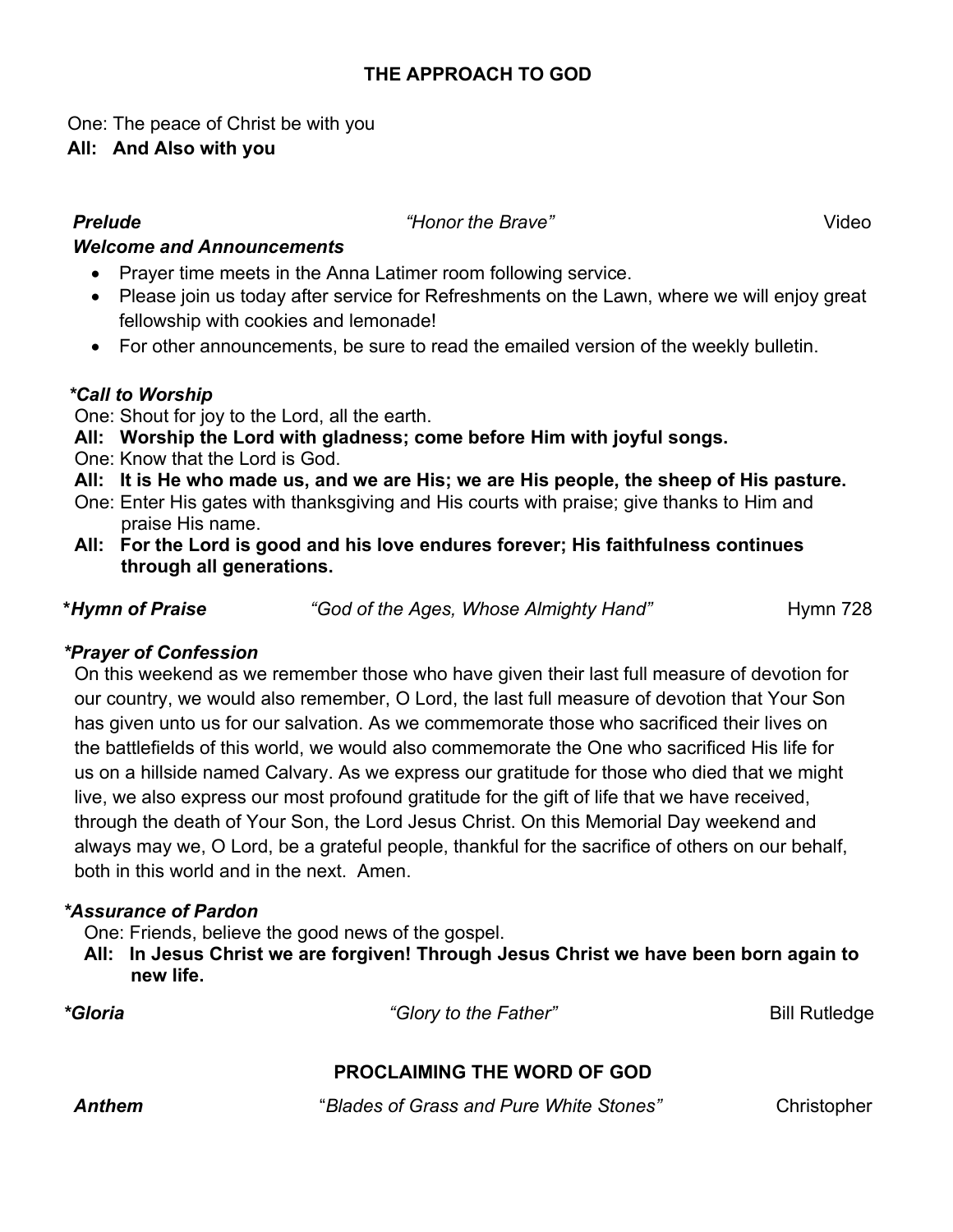#### **Sermon SACRIFICIAL SERVICE, Romans 12:1**

This weekend we are celebrating Memorial Day. For many people this holiday marks the beginning of summer. It's an opportunity to start vacationing or gather with family and friends for an outdoor barbecue. This holiday, however, has a much more hallowed meaning, one which can be easily forgotten. It is a time for us to remember and honor those who have died while serving in the Armed Forces of our nation.

This holiday has its origins in the aftermath of the Civil War. In both the South and the North, families and sometimes entire communities gathered together to honor their fallen. Then in 1868, John Logan, General of the Grand Army of the Republic, a veterans' organization for those who had served in the Union Army, suggested the establishment of a "Decoration Day." The idea was enthusiastically received and ceremonies began to take place throughout the nation, especially in the North. Gradually the name of this special remembrance became known as Memorial Day. My mother recalled that when she was a little girl, she and her classmates would be dismissed from school to go to a Civil War cemetery in Philadelphia on Memorial Day. They would place little American flags on the gravesites of the fallen and then wait as veterans of that conflict, now old men dressed in their faded uniforms, came marching down the aisle between the tomb stones.

Today, that ceremony will be repeated in numerous places throughout our nation, the most solemn of which will take place at the Tomb of the Unknown Soldier in the Arlington National Cemetery. Journey with me to this hallowed spot and read again the inscription on the tomb. It declares, "Here rests in honored glory an American soldier known but to God." Completed and opened to the public in 1932, it contains the remains of an unknown soldier who died during the First World War. That soldier symbolizes all of those unknown dead who have sacrificed their lives in defense of our nation.

However, this morning I want us to focus our attention upon those who stand guard over this tomb, members of the  $3^{rd}$  U. S. Infantry Regiment known as the "Old Guard." Since 1937 they have taken upon themselves the responsibility of honoring and protecting this sacred monument with their very presence, 24 hours a day, in all kinds of weather. Even during hurricanes and snowstorms they have faithfully maintained their vigil. When I consider their dedication to the one who is being honored within that mausoleum, I am reminded of what Saint Paul said to his young protégé, Timothy, so long ago, "Endure hardship with us like a good soldier of Christ Jesus" (2 Timothy 2:3). For we too are guardians, guardians not of a tomb of dead men's bones, but guardians on an empty tomb and the One who was resurrected from its cold confines, the Lord Jesus Christ. Like the soldiers of the "Old Guard" at Arlington National Cemetery, we too have a duty to perform, a sacrificial duty that has been clearly delineated for us in the book of Romans, chapter 12, verse 1. It reads, "I beseech you therefore, brethren, by the mercies of God, that you present your bodies to God as living sacrifices, holy and pleasing to God, which is your spiritual service."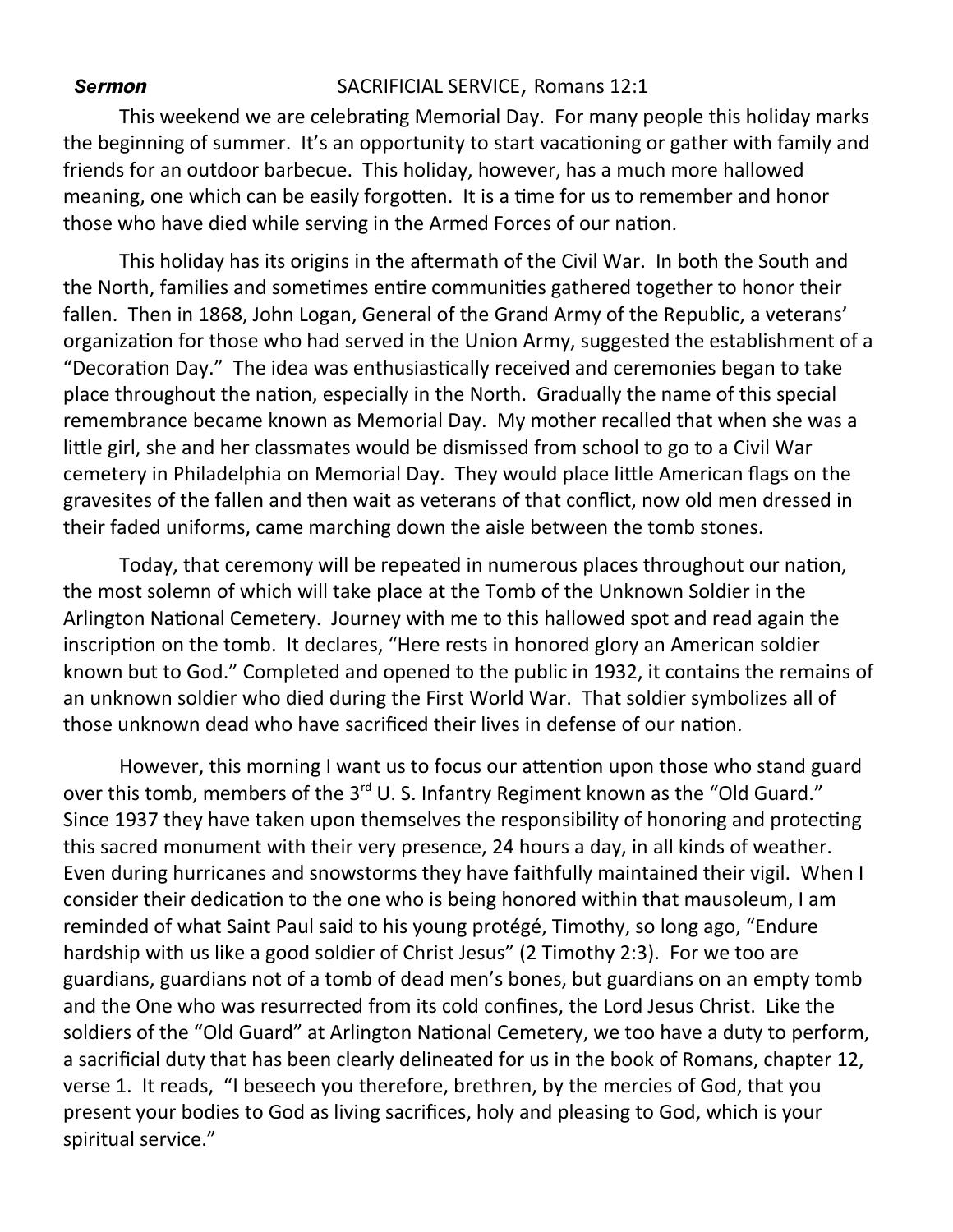If we like Timothy, are soldiers in the army of God and if we like the "Old Guard" have been called upon to bring honor and recognition to the One whom we serve, what are our duties and responsibilities? They are described throughout the pages of the New Testament, but nowhere are they more clearly defined than in this singular verse of Scripture. Let us examine it carefully this morning in light of the example that has been given unto us by those who guard the Tomb of the Unknown Soldier. Like them, we too must render sacrificial service. Sacrificial service means complete and absolute devotion, no matter the cost. But how, you might ask should this service be rendered? There are four distinct ways that you and I are called upon to serve the Lord Jesus Christ.

Here's the first one. We are expected to be **physical sacrifices**. The soldiers who guard the Tomb of the Unknown Soldier are well aware of this kind of devotion. They march back and forth across the front of the tomb 24 hours a day in all kinds of weather. It doesn't matter if it is raining or snowing. Their physical presence is a demonstration of their devotion. In fact, it adds an air of solemnity that would otherwise be absent if they were not present. Like these soldiers, we too should be the kind of Christians that are present and accounted for with regards to the affairs of God's kingdom. The world needs to see us when we are called upon to worship the Lord as well as when we are about His business out in the world. Our very presence is a testimony of our devotion. I'll always remember the example set by my father. He was a stroke patient, the left side of his body almost completely paralyzed. It was hard for him to get around. It would have been easy for him to just stay at home. Nevertheless, on any given Sunday you would find him dressed and present at the morning worship services of our church. You could actually say that it was a physical sacrifice for him just to be there. That is why I grieve in my heart when so many Christians pursue their own interests with little or no regard for the things of the Lord. They are essentially AWOL. They have forgotten that when they joined up for the Kingdom of God, it involved the totality of who they are, including their physical presence. Writing to the Christians in Corinth, Paul said, "Do you not know that your body is a temple of the Holy Spirit, who is in you, whom you have received from God? You are not your own; you were bought with a price. Therefore honor God with your body." (1 Corinthians 6:19). Being a Christian is more than mental assent to beliefs and doctrines. It is the offering of your life, everything that you are to God.

Second, we are to be **living sacrifices**. If you have ever visited Washington D. C., you have probably seen numerous statues, especially at the memorials honoring those who have served in wars which our nation has fought. None of those statues, however, no matter how majestic, were alive. Those who guard the Tomb of the Unknown Soldier are not immovable statues. They are living breathing soldiers constantly on the move. They march a precise 21 steps, in recognition of a 21 gun salute, the highest military honor that can be bestowed. Then they about face and repeat the process all over again. Likewise, we as God's people need to be active in the work of the Kingdom. We need to be doing those things which honor the Lord. Your active involvement in the ministries of this church and those which this congregation supports in the Bedford community are important. Of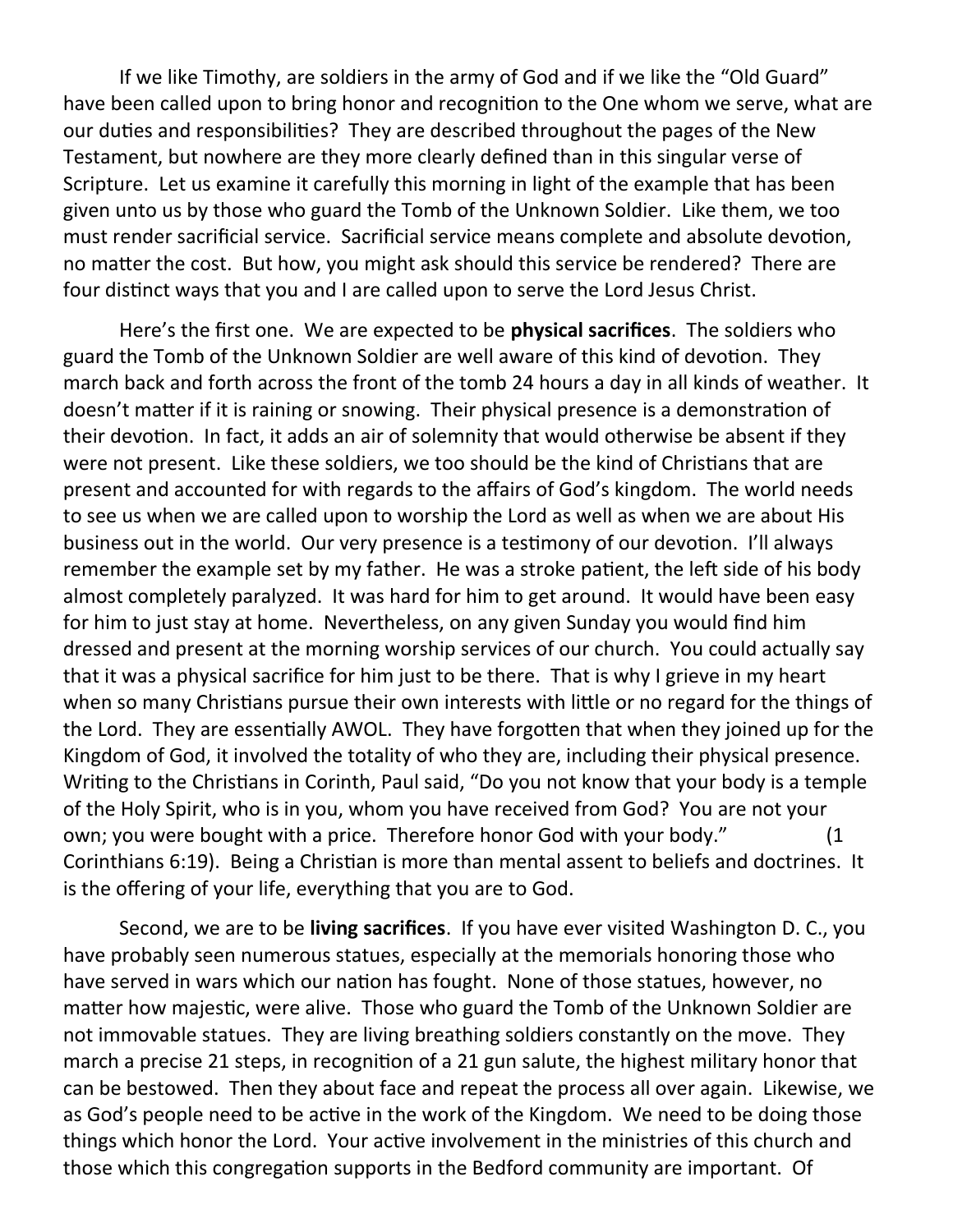course, I recognize that there are times in our lives, especially as we grow older that our involvement is restricted. However, throughout my ministry I've been amazed to discover how God's people find ways to still be a living sacrifice even though they are restricted by age or illness. One example that I remember was a home-bound member who had a card writing ministry. She could not leave her home. Nevertheless, she reached out to her fellow members and friends through the beautiful cards that she wrote and mailed to them. Writing to fellow believers, Peter wrote long ago, "You also, like living stones, are being built into a spiritual house to be a holy priesthood, offering spiritual sacrifices acceptable to God through Jesus Christ" (1 Peter 2:5). We are not the frozen chosen. We are living breathing servants of the Lord Jesus Christ.

Third, we are to be **holy sacrifices**. Those who serve as soldiers at the Tomb of the Unknown Soldier must be spotless in their deportment. It involves not only the care with which they dress and prepare themselves for service. It also involves the very way in which they live. For example, each soldier must be in superb physical condition and possess an unblemished military record. There are specific standards of behavior which they must follow both on and off duty. In fact, their regimental motto is "my standard is perfection." In other words they are to be distinctly different, set apart from the usual, holy in their sacrificial service. We have already heard that word, "holy," in every verse of Scripture that has been used this morning. But what does it mean? Paul explains it in this way, he says, "Do not offer the parts of your body to sin, as instruments of wickedness, but rather offer yourselves to God, as those who have been brought from death to life; and offer the parts of your body to him as instruments of righteousness" (Romans 6:13). In dress, in speech, in lifestyle our lives need to be exemplary. Our lives need to uphold a standard of behavior which far surpasses what we see in the world around us. I'm sure that everyone has heard of the horrific events which transpired at the school in Texas on Tuesday. That was the epitome of wickedness. It reflected the abandonment of the basic moral values which we are to uphold as Christians. It was a rejection of the sixth commandment of the Ten Commandments, "Thou shall not kill. Thou shall not commit murder." Now more than ever, we must become the standard bearers of a way of life that embraces righteousness, goodness and love. Otherwise our nation will be consumed by an evilness from which we will not escape.

Finally, we must become **pleasing sacrifices**. The typical tour of duty for a soldier who guards the Tomb of the Unknown Soldier is one year in length. At the end of that year if the soldier has performed their duties flawlessly, he or she receives the "Tomb Guard Identification Badge," which is to be worn on the right pocket of their uniform jacket. It is not simply given out to everyone who has served, but is reserved for a select few. During all of the years that soldiers have been standing guard at the Tomb, only about 600 badges have been issued, I suspect a number far fewer than the sum total of all of those who have served. I cannot help but be reminded of what Jesus said about those who serve the Lord in an exemplary manner. Remember the parable of the talents in the Gospel of Matthew. What does the master say to those who have invested his funds wisely? He declares, "Well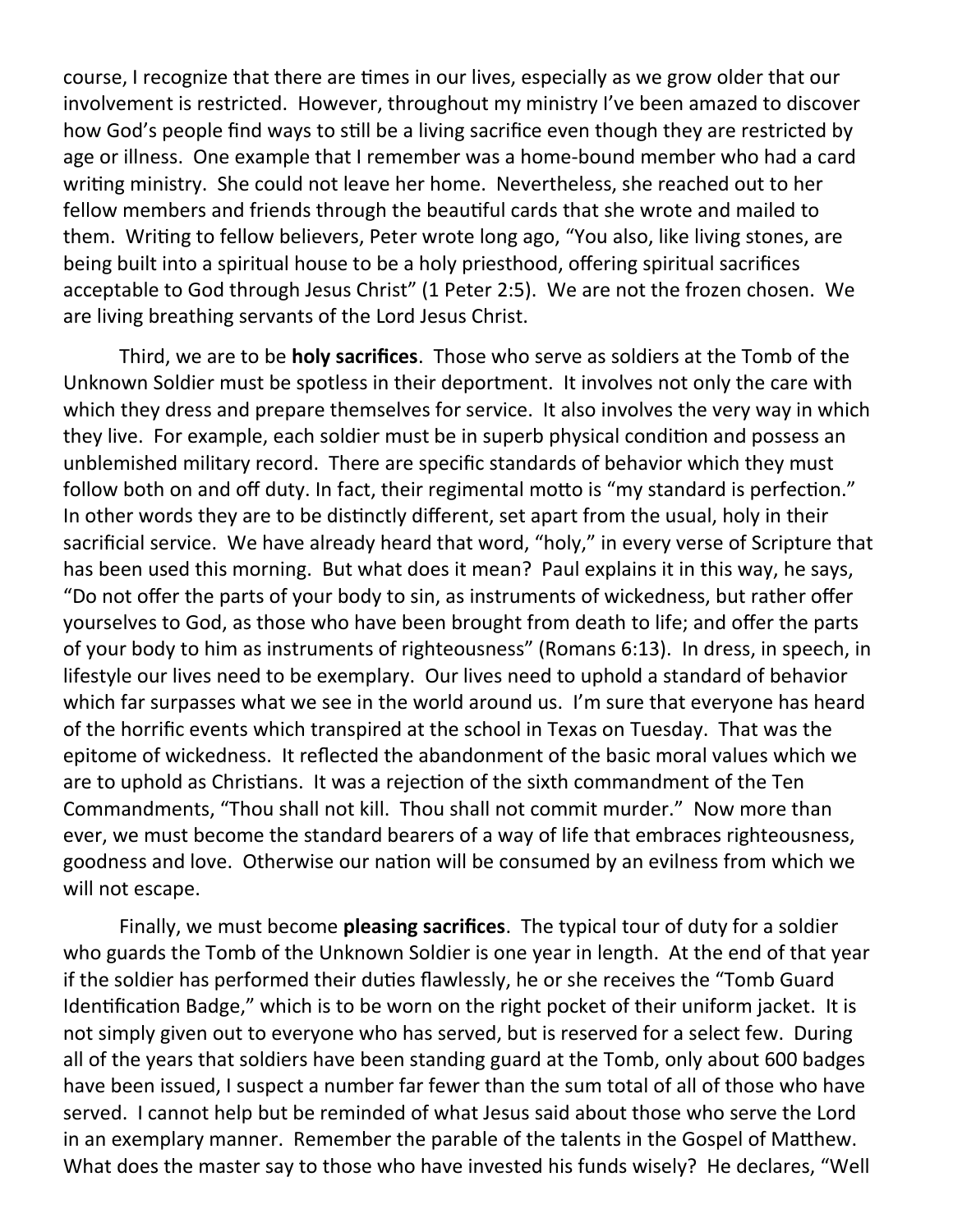done, good and faithful servant! You have been faithful with a few things; I will put you in charge of many things. Come and share your master's happiness" (Matthew 25:21)! Isn't that what we want to hear when we step before the Lord in heaven. Therefore, let us take to heart what the writer of the book of Hebrews said so long ago, "Through Jesus, therefore, let us continually offer to God a sacrifice of praise—the fruit of lips that confess his name. And do not forget to do good and to share with others, for with such sacrifices God is pleased" (Hebrews 13:15-16).

Like the soldiers who stand guard at the Tomb of the Unknown Soldier, we too stand guard at a tomb. It is not, however, a tomb that contains the remains of one who is unknown. It is rather the tomb of One who is known, but who is no longer there. It is the tomb of the resurrected Christ. Like the women who returned from that tomb telling everyone what they had seen and heard, let us likewise go forth and tell all the world that we serve a living Savior, that He is in our world today, bringing hope and deliverance to all who call upon Him.

#### **RESPONSE TO THE WORD OF GOD**

*Worship Song*"Sacrifice Medley" Rutledge

#### *Apostles' Creed*

I believe in God the Father Almighty, Maker of heaven and earth; and in Jesus Christ His only Son our Lord, who was conceived by the Holy Spirit, born of the Virgin Mary, suffered under Pontius Pilate, was crucified, dead and buried. On the third day He rose from the dead; He ascended into heaven, and sits at the right hand of God the Father Almighty. From thence He will come to judge the living and the dead. I believe in the Holy Spirit, the holy catholic church, the communion of saints, the forgiveness of sins, the resurrection of the body and the life everlasting. Amen

**Doxology** *Praise God from Whom All Blessings Flow Hymn 34* 

#### *Sharing of Joys and Concerns*

#### *Prayer of Thanksgiving*

O Lord, there are many things that we might give unto You. But above them all there is only one which suffices, the gift of ourselves. We would, therefore, offer ourselves unto You this morning as living sacrifices. And not just living sacrifices, but sacrifices that are holy, distinctively different from the wickedness of this world. May the giving of ourselves as living sacrifices be pleasing unto You. May they be the highest form of worship that we may render unto You this day and always. May they become the embodiment of prayer that Jesus taught us to pray.

### *Lord's Prayer*

Our Father, who art in heaven, hallowed be Thy Name, Thy kingdom come, Thy will be done, on earth as it is in heaven. Give us this day our daily bread. And forgive us our debts, as we forgive our debtors. And lead us not into temptation, but deliver us from evil. For Thine is the kingdom, and the power, and the glory, forever. Amen.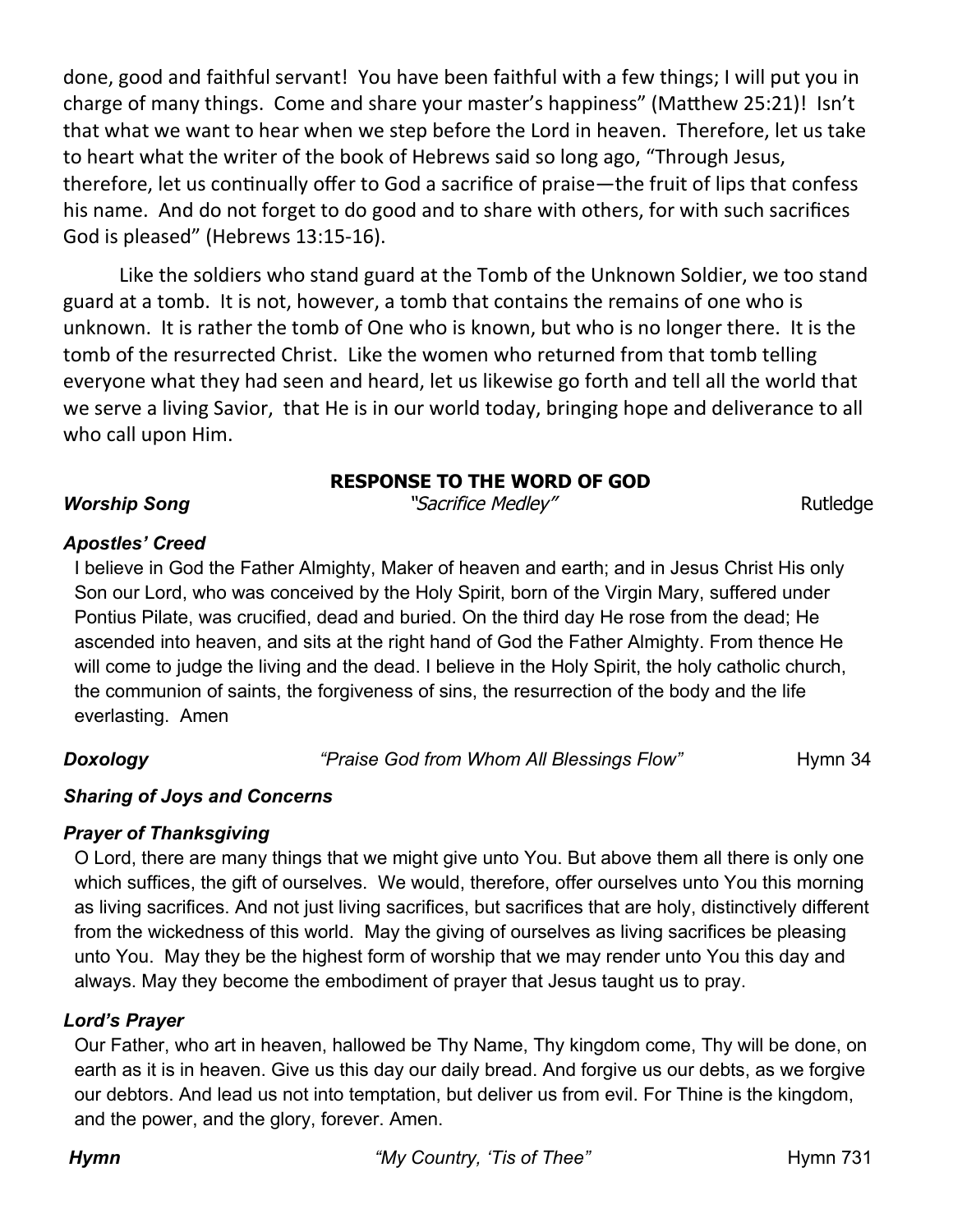#### *THE SENDING FORTH*

#### *Benediction*

May the peace of God, which transcends all understanding, guard your hearts and minds in Christ Jesus.

*Postlude "God of Our Fathers"* Linker



**Saturday, June 4th from 10 am until Noon in the Bedford Presbyterian Fellowship Hall,** Denise Scruggs from the Beard Center on Aging, University of Lynchburg will present a workshop offering resources and tips for your family's **Journey through ALZHEIMER'S from the very start.**

#### Hello Everyone in **OPERATION BEDFORD REMEMBERS:**

On May 12th I advised that we will be calling upon volunteers in our Bedford Company A "Adopt A Soldier" program to assist us in packing up care packages for our soldiers. **Well, we now need your help!** I am very pleased to announce that we have a lot of donated articles ready to go overseas.

We will need your help on any of these days coming up; Thursday, May 26th, Friday, May 27th, and/or Saturday, May 28th between 11:00am and 3:00pm. Just come into the Bedford Boys Tribute Center Classroom and Auditorium, 108 N. Bridge Street, downtown Bedford. Please just show up; manpower we need, all needed packing boxes and materials we have. Thank you very much.

Also, as a reminder, I want you to know that the Bedford Boys Tribute Center will be hosting its second annual ivy wreath laying at the Bedford Boys Memorial Stone in front of the County Courthouse on E. Main Street, downtown Bedford on June 6th. The ceremony will commemorate the 78th Anniversary of the Normandy Invasion. It will begin at 6:15pm and end exactly at 6:44pm with the County Courthouse Bell being rung 19 times. This bell ringing will commemorate the memory of our beloved 19 Bedford Boys who were placed on the Altar of Freedom that invasion day to ensure our freedom and to perpetually teach us that freedom is never free. **This ceremony is open to the public** and a wonderful event to attend and bring your children and grandchildren. History is alive and our beloved Bedford Boys will not be forgotten. Any Q's, just give me a call at 540-425-5598. Thank you and I remain in their service.

Ken Parker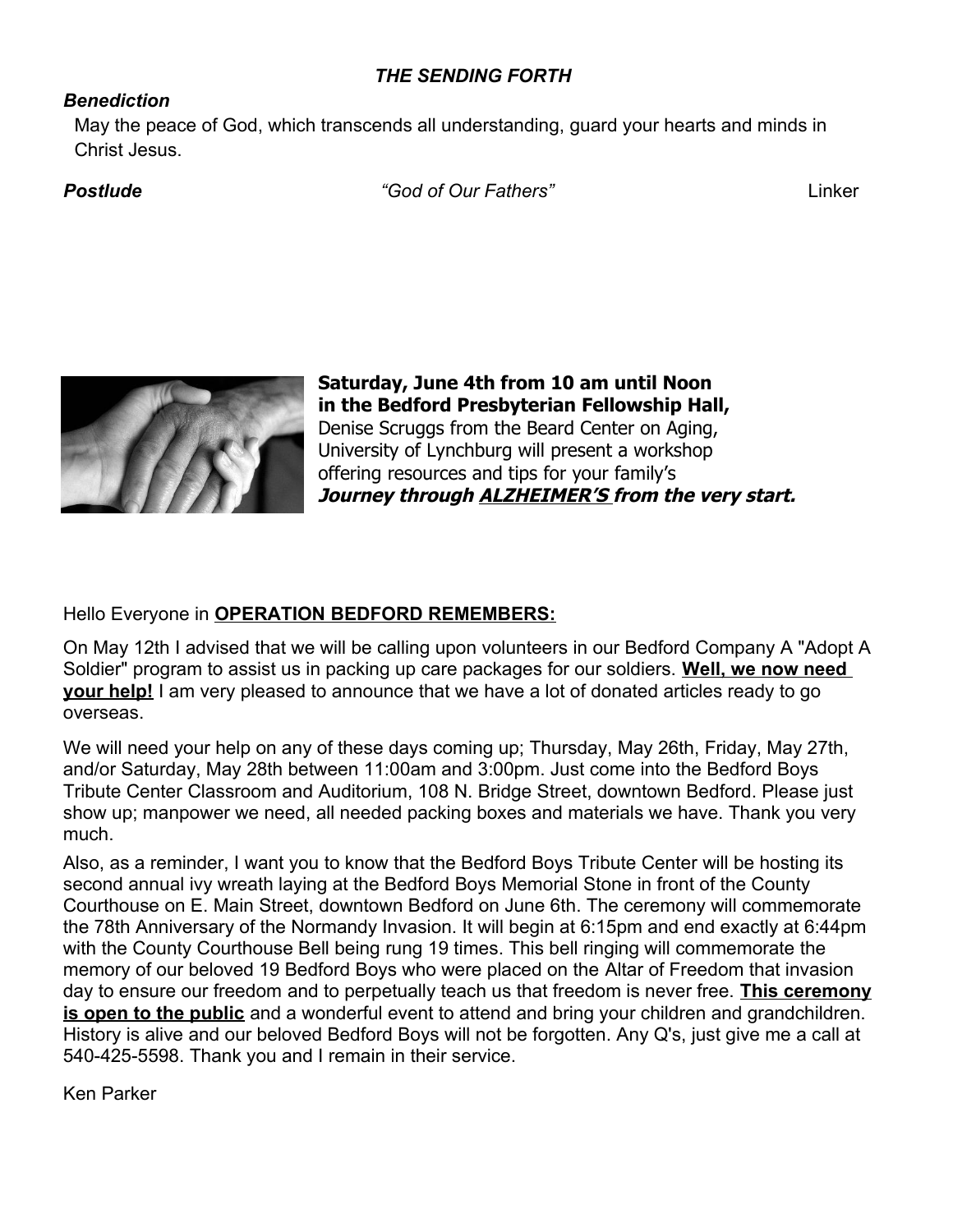**Joy-** to have George Goodman share the message

**Joy**- James Fleming participated in memorial service for friend

**Joy-** Stetson's grandson Kaleb is home

**Joy-** Barbara Compter -glad for safe travels and back in church

**Joy-** Barbara Nichols- what a blessing prayer table has been

#### **Concerns- May 29th**

**Avery:** Tinkie, hospice care, Frank, cancer returned **Barnes:** Kim Hedrick- (friend) cancer Joey Hedrick**-** (Kim's husband) cancer **Benton:** Kim- sister's neighbor- thyroid cancer Faye McDaniel (friend) husband has severe health issues Tracey Thomas- (daughter's friend) chemo **Blair:** Tonya Blair's friend (Shelly Longnecker) recurring cancer Steve Arrington- (friend) pneumonia, possibly covid Marshall Dunlap- (friend) cancer Harvey Clarke- Weebee sleeping most of the day now **Boone**: Don Bartz- (brother-in-law) undergoing tests Sarah Walker- (daughter) arthritis in neck **Compter**: two brothers- unbelievers Prayers for friends to come to the Lord Bob- (friend) Parkinson's Michael Compter- (brother) heart failure Steve & Mary- (friends) Steve disabilities Aunt Herta- broke hip, pneumonia Mike Neighbors-(friend) stroke Sharing faith and for seeds of faith to grow **Cram:** Winslow's-(friends of Sally) family & medical problems Janice Campbell-(friend) under hospice care Ryan- (grandson) searching for faith Roy- weak, home, hospice care **DeHart**: Dawn's mother radiation treatments **Easter:** Ruby Key (friend) cancer **Fleming:** Steve Trombecky- heart condition, in hospital James Anthony- (son) recovering from bypass surgery **Foster:** Ron**-** (brother-in-law) to get out of hospital and into home **Goodman:** Charles- health issues, heart monitor, dialysis Mike Virts- (nephew) may have liver transplant **Grigg:** Danny Miller (co-worker) cancer relapse **Heinrich:** Steven - (grandson) autoimmune disorder Barbara Lore- (Helen's sister) heart problems **Kuhn- Kibbey**: Jeff Milton (friend) both in memory care Dot- idiopathic pulmonary fibrosis, wet macular degeneration Dick- macular degeneration, taking shots **Mauser:** Joyce Reese- (friend) health problems Steven-(son's boss) going blind Barbara-(Al's sister-in-law) intense headaches Gayle Mauser- health issues, still struggling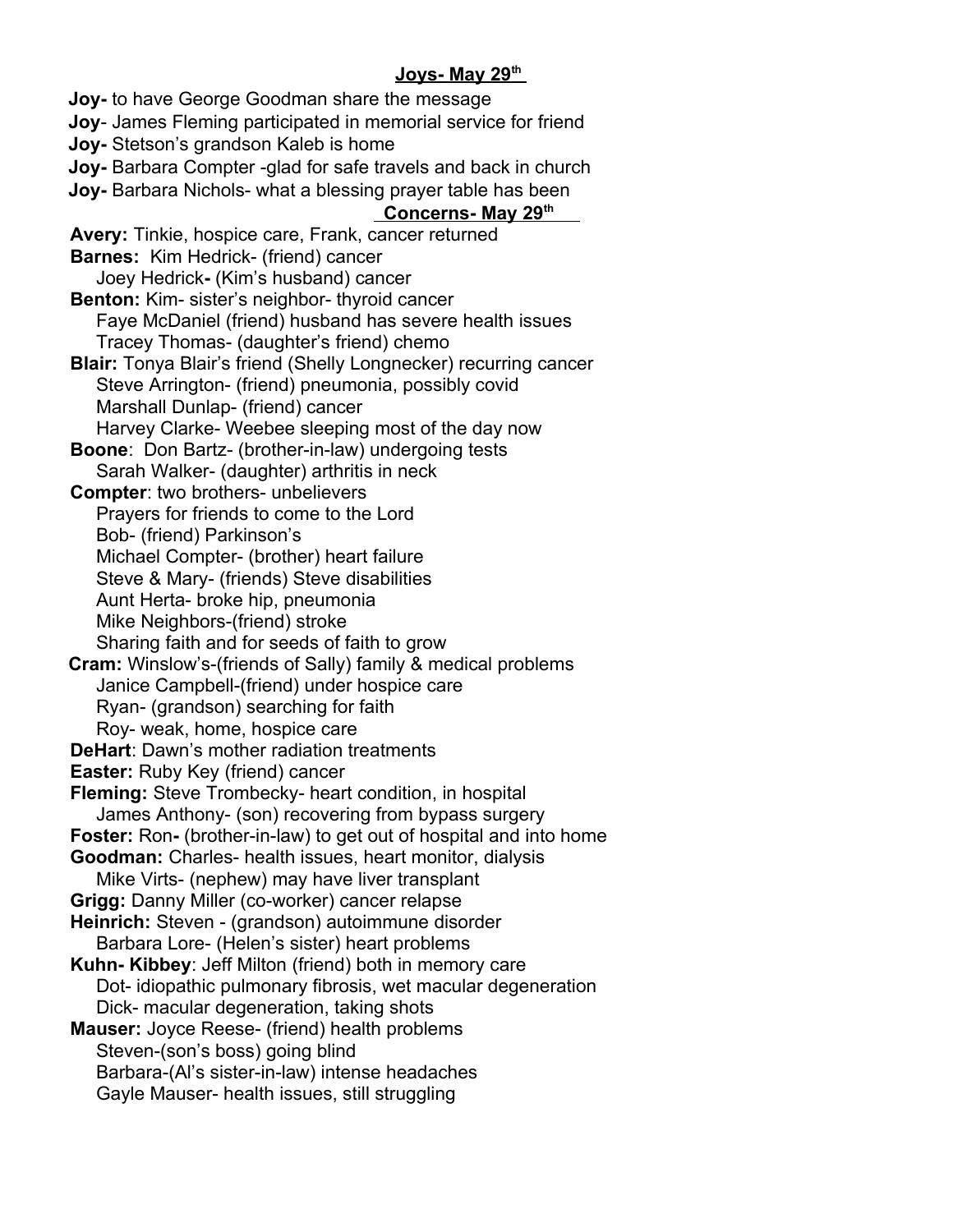**Morris:** all law enforcement, firefighters and all other first responders Forensic scientists who deal with crime Doris Jean Coble- (cousin) in nursing home Kyle Coble- (cousin) lymphoma European conflicts, to find solutions **Narwid**: Ed- recovering at home **Neal:** Whitney Janet's (friend) kidney removed **Nichols**: JC (nephew's son) mitochondrial disease **Parker:** God's intervention in Ukraine **Poindexter**: Heather- rheumatoid arthritis **Rutledge**: Sherry (friend) covid complications **Saunders:** (Ronnie) Colin Bridges- (grandson) Scott- (son-in-law) terminal brain cancer **Scheurer**: Jim Hedrick- (friend) cancer Bob Lindell-(friend) prostate cancer Sonny (son) doing well **Smith**: Dorothy Smith- (John's mother) pray she comes to the Lord **Stetson**: Clay Ramsey- thyroid cancer Katy Dubinski-(daughter) friend Michelle, depression **Stevens:** Jackie Landis- heart problems Duncan Elliston**-** (fireman) Bill Gray- loss of leg, cancer Jessica Canfield- (friend) struggling after surgery Smith Farris- (friend) recovering from surgery, pneumonia Tom Richardson- (friend) hospital, afib **Toney:** Family of David Cisco (friend) who passed away  **Van Dyke**: Donna Mannel (friend) MS Nancy- lymphoma, prayers for remission, treatments and follow Dr's prescription for living her life **Watkins**: Joy- needing veterinarians for animal hospital **Winberry**: Chris- severe heart issues. Some improvement Tom & Dee-(brother) COPD, maybe hospice, prayers for family

**Prayers for our nation and our President**

**Prayers for those dealing with loneliness** 

**Prayers for healing the divisive spirit among our leaders/nation**

**Russian invasion ends and not resort to nuclear weapons. Nations to stand up for freedom.**

**Prayers for new residents to come to worship with us** 

**Prayers for our constant responders**